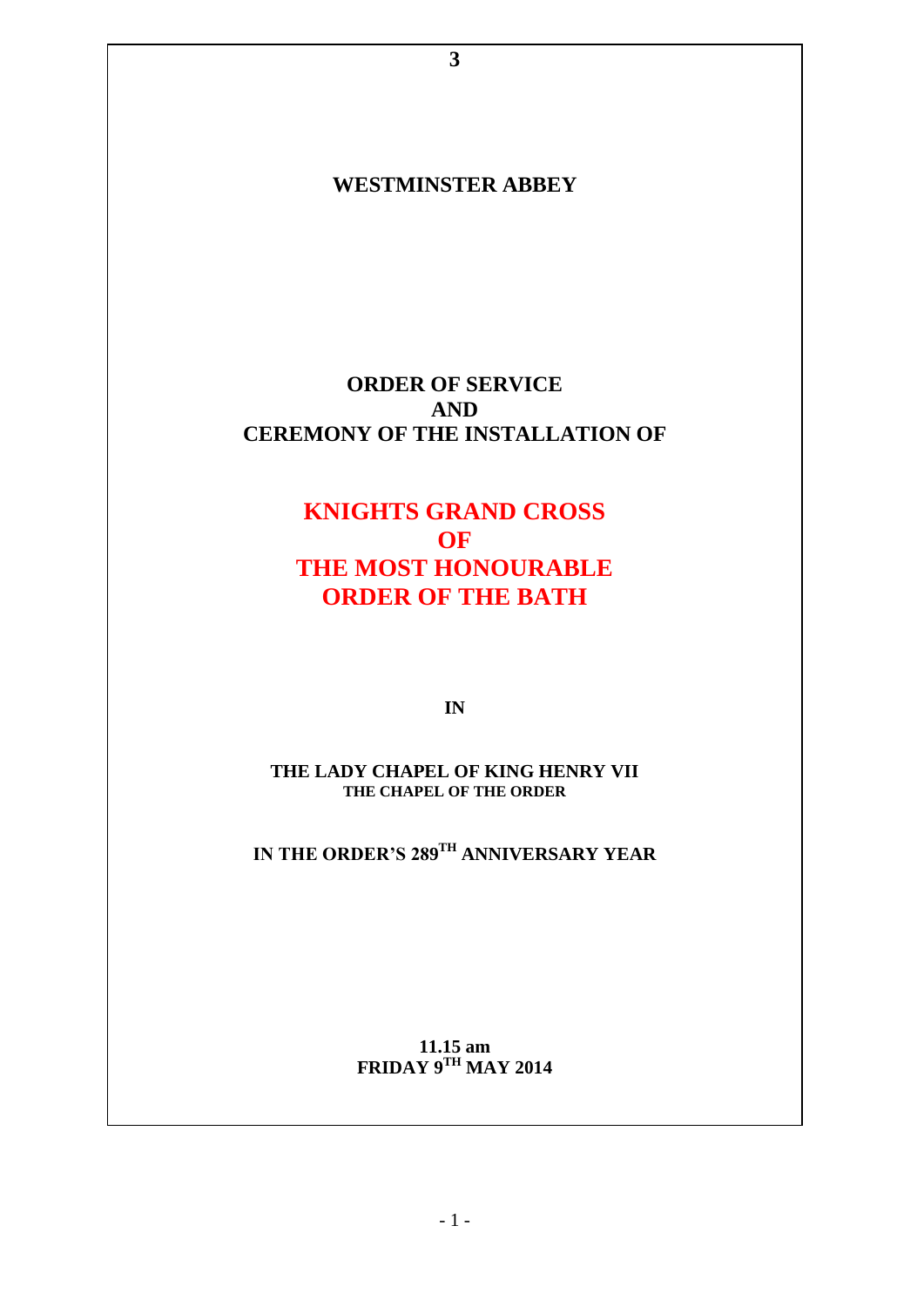Although the Order of the Bath as we know it today was created by Letters Patent passed under the Great Seal on 18 May 1725, the origins of the ceremony which takes place in the Henry VII Chapel can be traced back to the  $14<sup>th</sup>$  Century. A pamphlet of that time refers to Knights receiving 'a Degree of Knighthood by the Bath' and describes part of the knighting ceremony thus:

'The Knight shall be led into the Chapel with melody and there he shall un-girt him and shall offer his sword to God and Holy Church to be laid upon the Altar by the Bishop'.

The original installation ceremony was based largely on that used at the Coronation of Henry V on  $9<sup>th</sup>$  April 1413. As at the Coronation, candidates had to appear in the Prince's Chamber in the Palace of Westminster, where they were required to take their bath and were put to bed to prepare them for a long night's vigil. From 1725 until its formal abolition in 1815, the vigil took place in the Order's designated chapel, the Chapel of Henry VII. This was followed by an investiture and then the installation. After taking the Oath to honour God, love the King, and defend widows and orphans, Knights were seated in their Stalls.

In practice only the actual 'installing' of a new Knight took place (*i.e.* placing him in his Stall). Even this fell into abeyance after 1812, because of the enlargement of the Order in 1815, and the installation ceremony was formally abolished in 1847.

It was revived in 1913 in the modified form which continues in use to the present. Today the Knights are installed as a group and do not actually occupy their own Stalls during the installation.

The offering of gold and silver represents partly a surrendering of worldly treasure and partly a recognition by the new Knight of his duty to provide for the maintenance of Christ's Church on earth. In today's ceremony, the gold is represented by two sovereigns: 1876 with the young head of Queen Victoria and 1899 with the veiled head of Queen Victoria. The silver is represented by two silver crowns, 1819 with the laureate head of King George III and 1821 with the laureate head of King George IV.

The offering of the sword, a memory of the days of mediaeval knighthood, is a reminder to each new Knight that he is to use it first to the glory of God and in the defence of the Gospel.

The Admonition, which has been used at installation services since 1725, is written in the language of mediaeval devotion, and is there to remind the Knight of his duty and responsibility: to the Faith, to The Sovereign, and to the defenceless and helpless.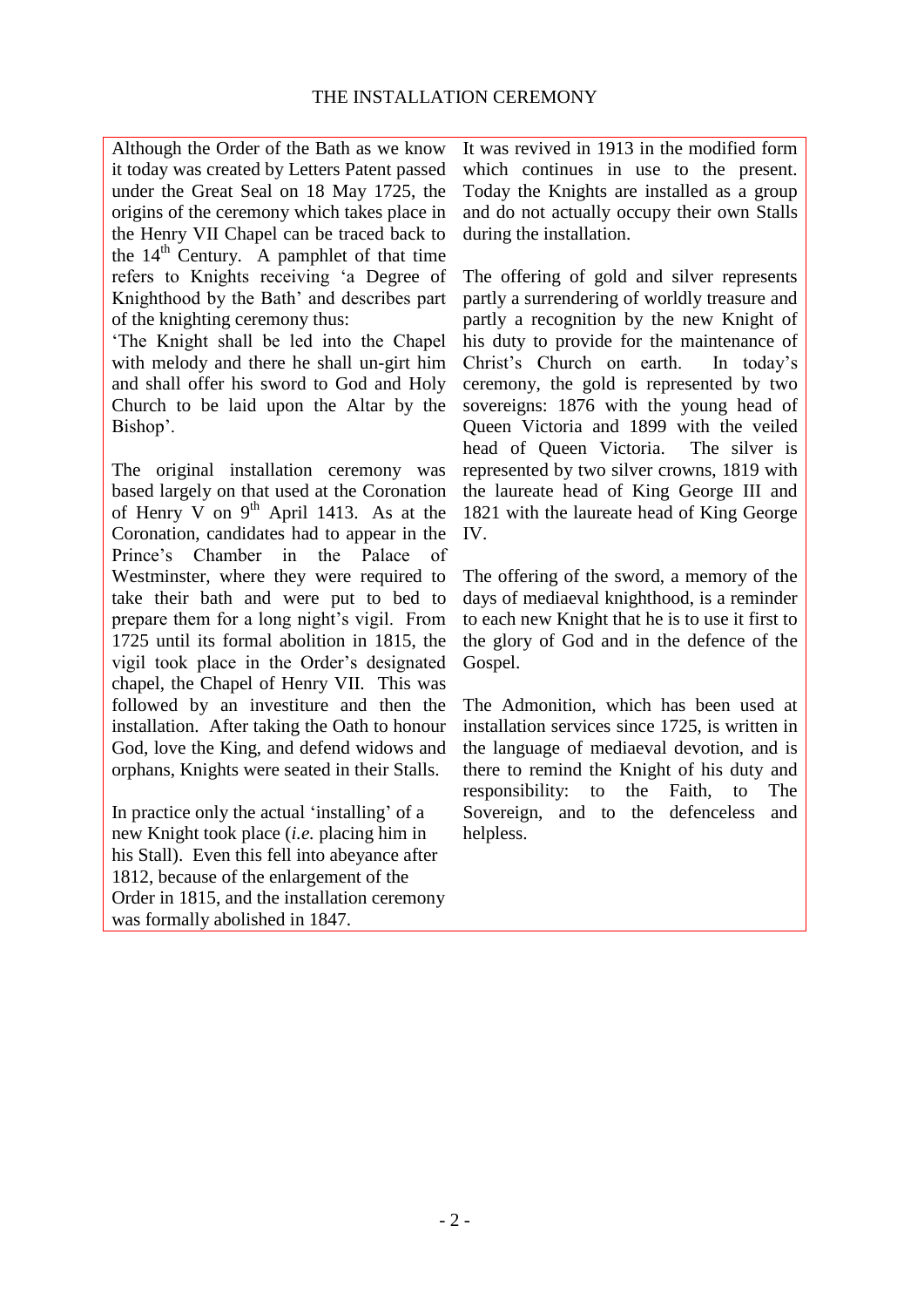The Stalls of the late Knights Grand Cross, and the Knights being installed who will occupy them, are:

| DECEASED STALL HOLDERS                  | <b>STALL No</b> | <b>NEW STALL HOLDERS</b>                         |
|-----------------------------------------|-----------------|--------------------------------------------------|
| <b>Admiral Sir David Williams</b>       | North 10        | Air Chief Marshal Sir Michael Graydon            |
| General Sir Richard Worsley             | North 13        | Field Marshal The Lord Guthrie<br>of Craigiebank |
| <b>Admiral Sir Nicholas Hunt</b>        | North 15        | Air Chief Marshal Sir Michael Alcock             |
| Air Chief Marshal Sir Jock Kennedy      | North 19        | General Sir Roger Wheeler                        |
| Admiral of the Fleet Sir Julian Oswald  | North 21        | Field Marshal The Lord Inge                      |
| Air Chief Marshal Sir Brian Burnett     | North 23        | General The Lord Ramsbotham                      |
| The Right Honourable Sir Patrick Nairne | South 4         | The Lord Butler of Brockwell                     |
| Admiral of the Fleet Sir Henry Leach    | South 8         | General Sir Brian Kenny                          |
| Admiral Sir John Bush                   | South 10        | General Sir John Wilsey                          |
| General Sir Michael Gow                 | South 15        | General Sir John Waters                          |
| General Sir David Fraser                | South 16        | <b>Admiral Sir Jock Slater</b>                   |
| The Lord Croham                         | South 19        | Sir Derek Oulton                                 |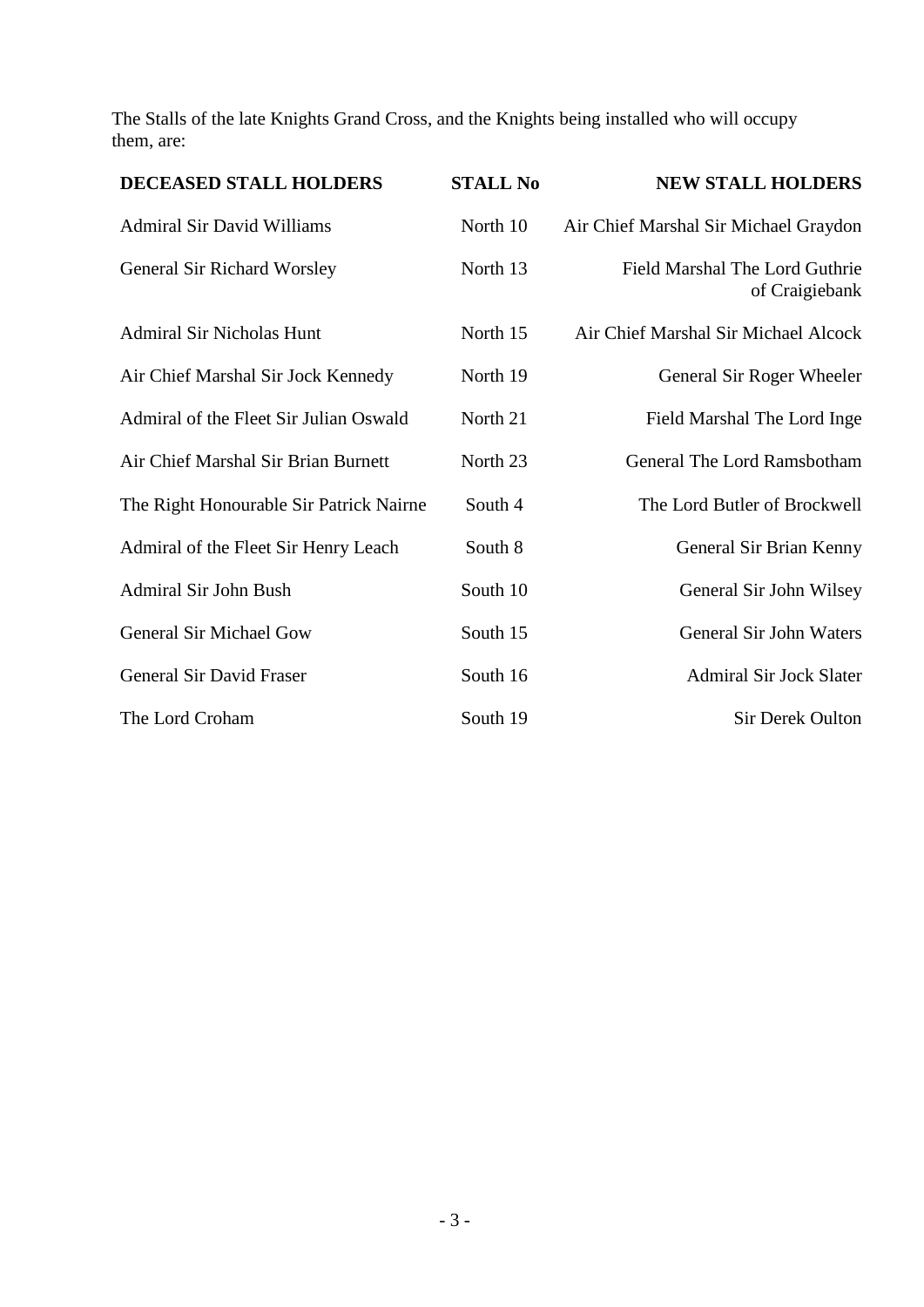*The whole of the Church is served by a hearing loop. Users should turn their hearing aid to the setting marked* T*.*

*The service is sung by the Choir of Westminster Abbey, conducted by James O'Donnell, Organist and Master of the Choristers.*

*The organ is played by Daniel Cook, Sub-Organist.*

*Fanfares are sounded by trumpeters of the Band of the Coldstream Guards under the direction of Major Darren Wolfendale, Director of Music.*

*The Band of the Irish Guards plays under the direction of Lieutenant Colonel Wayne Hopla, Director of Music.*

*Music before the service:*

*The Band of the Irish Guards plays:*

March *from* Second Suite in F *Gustav Holst (1874–1934)*

His Royal Highness *Sir Malcolm Arnold CBE (1921–2006)* The Duke of Cambridge March Op 60

#### *Martin Ford, Assistant Organist, plays:*

Royal Fireworks HWV 351

*The Sub-Organist plays:*

Fame and Glory *Albert E Matt (1861–1941)* 

Spirit of Pageantry *Percy Fletcher (1879–1932)*

*Movements from* Music for the *George Frideric Handel (1685–1759)*

Fantasie Choral I in D flat *Percy Whitlock (1903–1946)*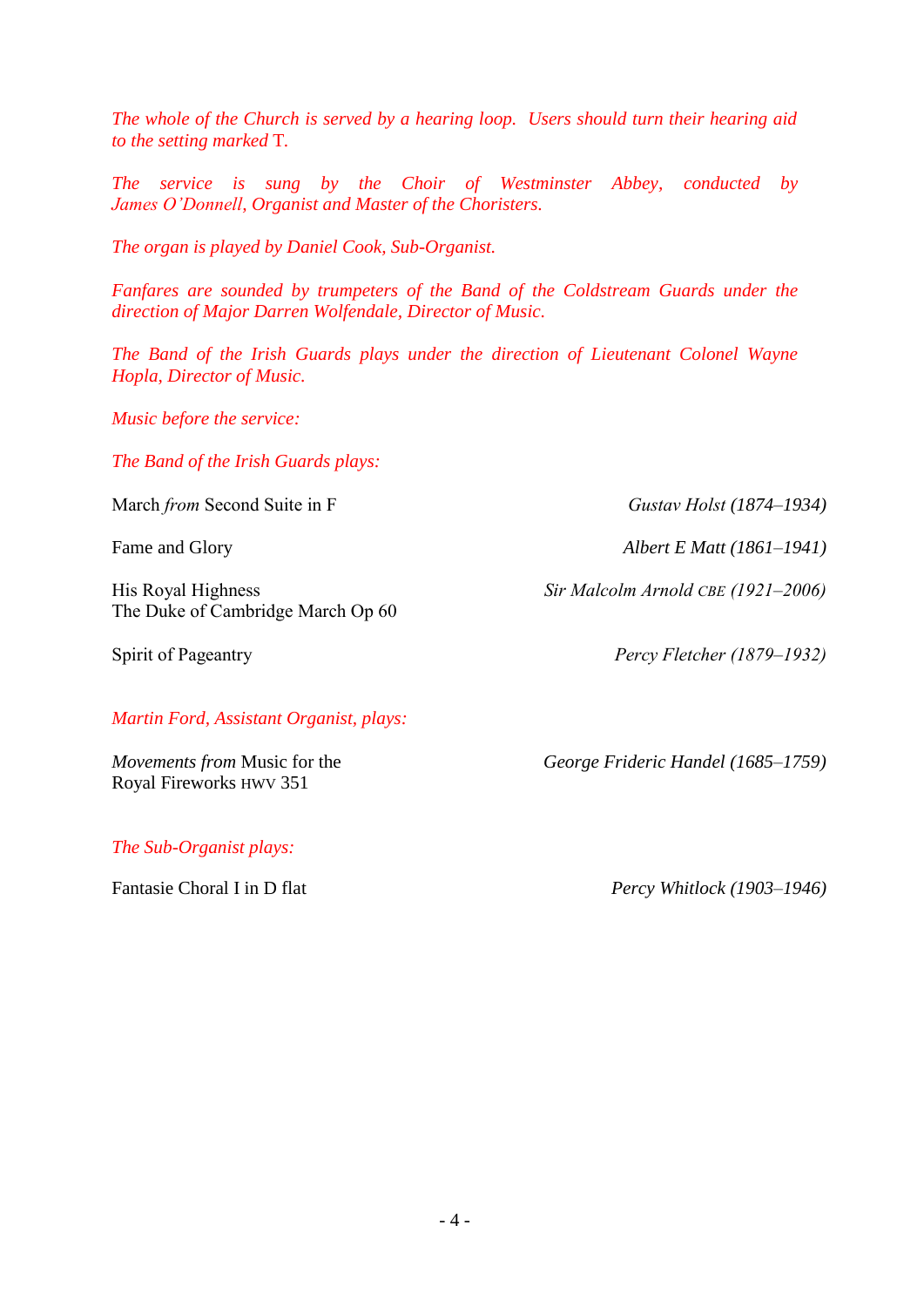# **THE ARRIVAL**

*Detachments of Her Majesty's Body Guard of the Honourable Corps of Gentlemen at Arms and of The Queen's Body Guard of the Yeomen of the Guard enter the Abbey and take up their positions. All remain seated.*

*The Choir moves to places on the Quire Screen. All remain seated.*

*The Procession of Officers and Knights Grand Cross moves to the South Nave Aisle. All remain seated.*

*His Royal Highness The Prince of Wales, Great Master of the Order, is received by the Dean and Chapter of Westminster at the Great West Door, and is conducted to the Chapel of Saint George. All remain seated.*

*A fanfare is sounded. All stand.*

*Her Majesty The Queen, Sovereign of the Order, is received and is conducted to the Chapel of Saint George.*

*All remain standing.*

### **THE ORDER OF SERVICE**

*A fanfare is sounded. All remain standing to sing*

### **THE HYMN**

*during which the Collegiate Procession moves to places in the Sacrarium, followed by the Procession of the Order to places in the Quire*

> RAISE to the Lord, the Almighty, the King of creation, **PRAISE** to the Lord, the Almighty, the King of creation, O my soul, praise him, for he is thy health and salvation: come ye who hear, brothers and sisters draw near, praise him in glad adoration.

Praise to the Lord, who o'er all things so wondrously reigneth, shelters thee under his wings, yea, so gently sustaineth; hast thou not seen, all that is needful hath been granted in what he ordaineth?

Praise to the Lord, who doth prosper thy work and defend thee; surely his goodness and mercy here daily attend thee:

ponder anew, all the Almighty can do, He who with love doth befriend thee.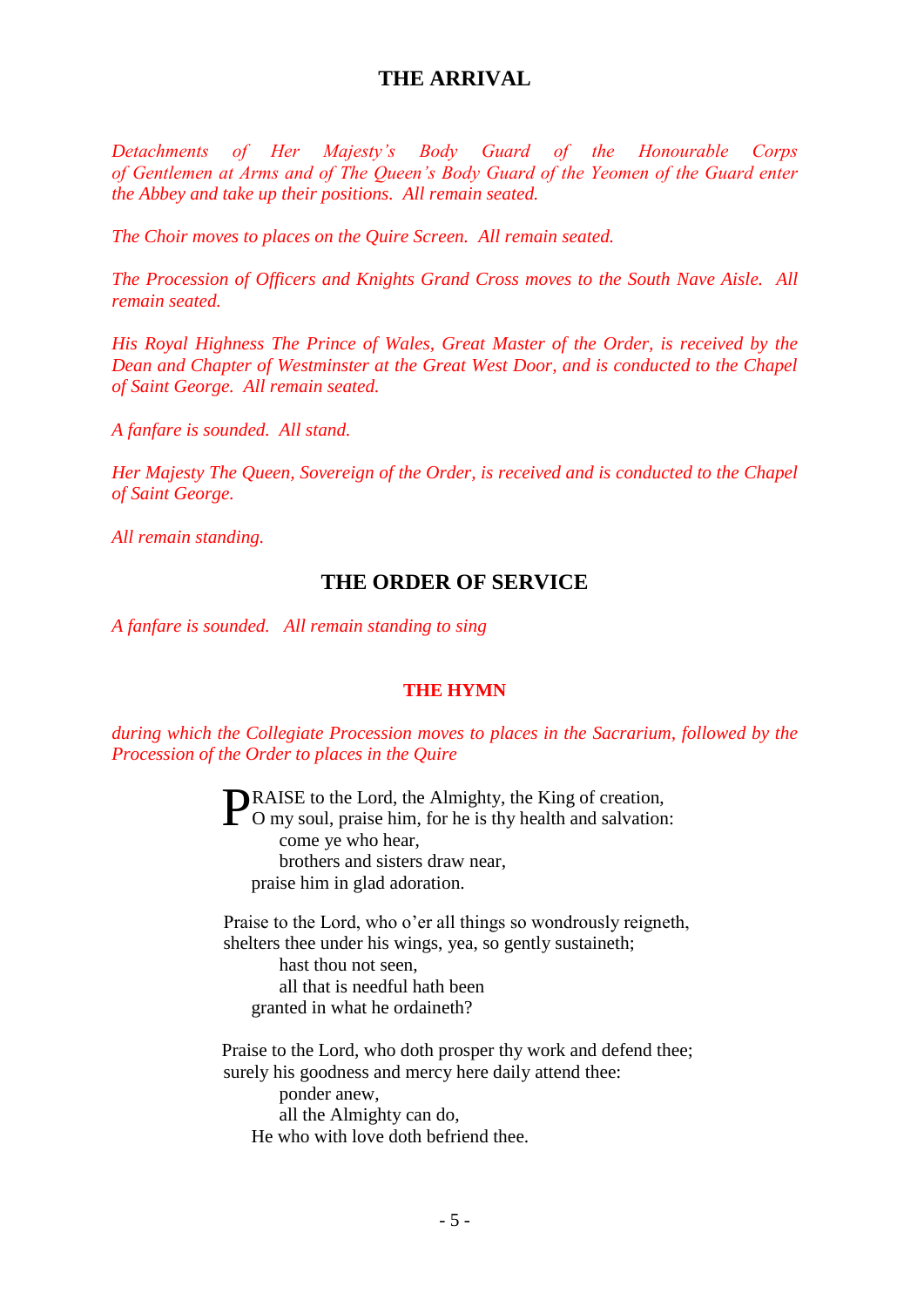|                   | Praise to the Lord, who, when tempests their warfare are waging,<br>who, when the elements madly around thee are raging,<br>biddeth them cease,<br>turneth their fury to peace,<br>whirlwinds and waters assuaging.           |
|-------------------|-------------------------------------------------------------------------------------------------------------------------------------------------------------------------------------------------------------------------------|
| <i>Choir only</i> | Praise to the Lord, who doth nourish thy life and restore thee,<br>fitting thee well for the tasks that are ever before thee,<br>then to thy need,<br>he like a mother doth speed,<br>spreading the wings of grace o'er thee. |
| All               | Praise to the Lord, who when darkness of sin is abounding,<br>who, when the godless do triumph, all virtue confounding,<br>sheddeth his light,<br>chasing the horrors of night,<br>saints with his mercy surrounding.         |
|                   | Praise to the Lord! O let all that is in me adore him!<br>All that hath life and breath come now with praises before him!<br>Let the Amen<br>sound from his people again:<br>gladly for ay we adore him.                      |

*melody from* Praxis Pietatis Melica *1668 arranged by James O'Donnell*

*Joachim Neander (1650-1680) translated by Catherine Winkworth (1827–1878) and Rupert Davies (1909–1994)*

#### **THE PROCESSION OF THE COLLEGIATE CHURCH OF ST PETER**

*Beadle*

The Queen's Almsmen

*The Cross of Westminster*

A Verger

The Reverend Christopher Stoltz The Reverend Dr James Hawkey *The Minor Canons of Westminster*

The Canons' Verger

The Reverend David Stanton The Reverend Professor Vernon White The Reverend Andrew Tremlett *The Canons of Westminster*

The Venerable Dr Jane Hedges *The Senior Canon, carrying the Bible in her right hand*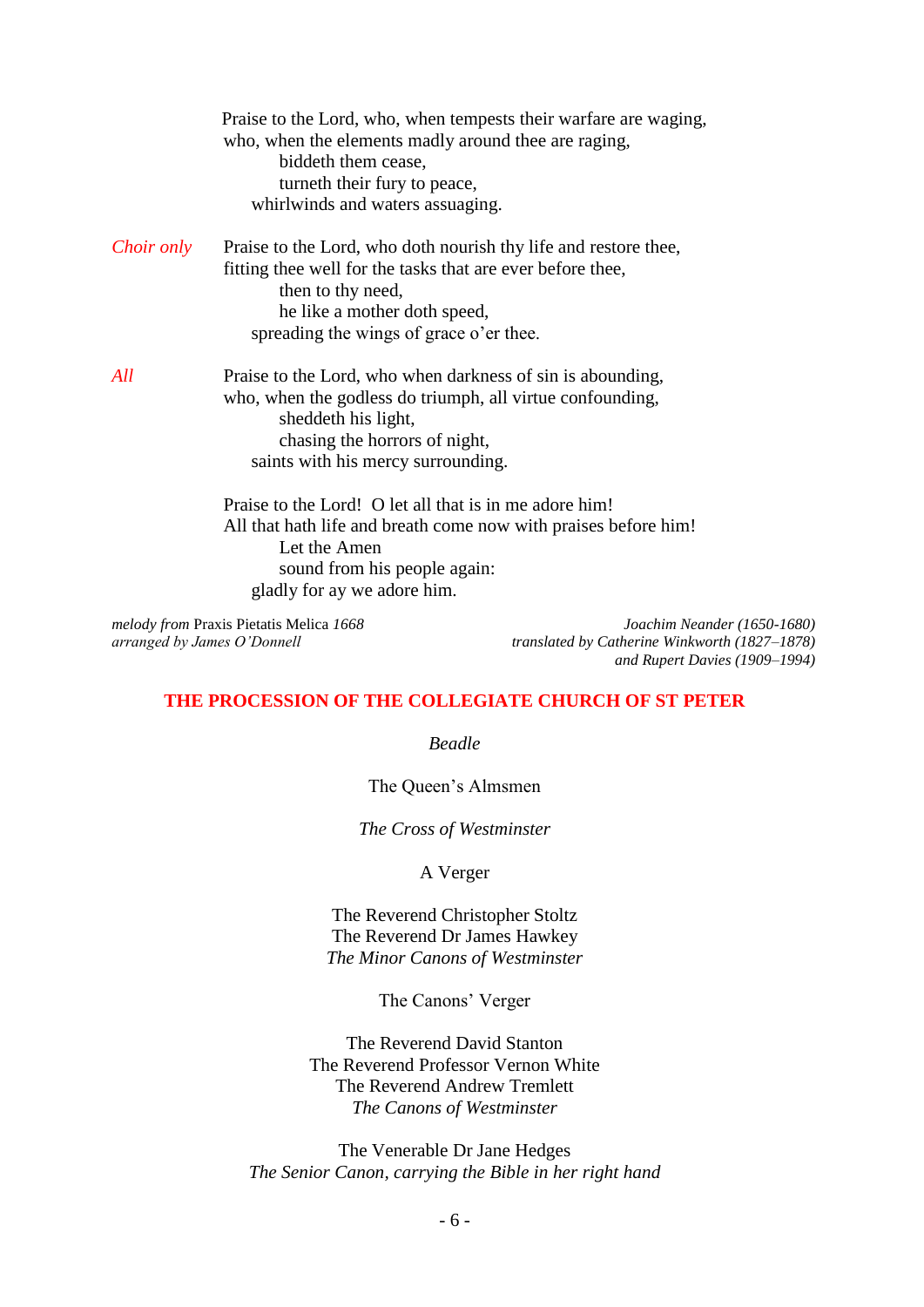### **THE PROCESSION OF KNIGHTS GRAND CROSS**

*Knights Grand Cross to be installed*

General Sir Roger Wheeler GCB CBE

General Sir John Wilsey GCB CBE DL

Field Marshal The Lord Guthrie of Craigiebank GCB LVO OBE DL

> General The Lord Ramsbotham GCB CBE

General Sir Brian Kenny GCB CBE

> Sir Derek Oulton GCB QC

Air Chief Marshal Sir Michael Alcock **GCB KBE** 

> General Sir John Waters GCB CBE DL

Air Chief Marshal Sir Michael Graydon GCB CBE FRAeS

> The Lord Butler of Brockwell KG GCB CVO

Field Marshal The Lord Inge KG GCB DL

Admiral Sir Jock Slater GCB LVO DL

#### *Knights Grand Cross*

Air Chief Marshal Sir Stephen Dalton **GCB** 

General The Lord Richards GCB CBE DSO

Admiral Sir Mark Stanhope GCB OBE DL

Admiral Sir Jonathon Band GCB DL

> Sir Richard Mottram GCB

General Sir Michael Jackson GCB CBE DSO

Admiral The Lord West of Spithead GCB DSC

Admiral Sir Nigel Essenhigh GCB DL

Sir David Normington **GCB** 

General The Lord Dannatt GCB CBE MC DL

The Right Honourable The Lord Janvrin GCB GCVO QSO

Air Chief Marshal The Lord Stirrup KG GCB AFC

> Sir David Omand GCB

Sir Hayden Phillips GCB DL

The Lord Wilson of Dinton GCB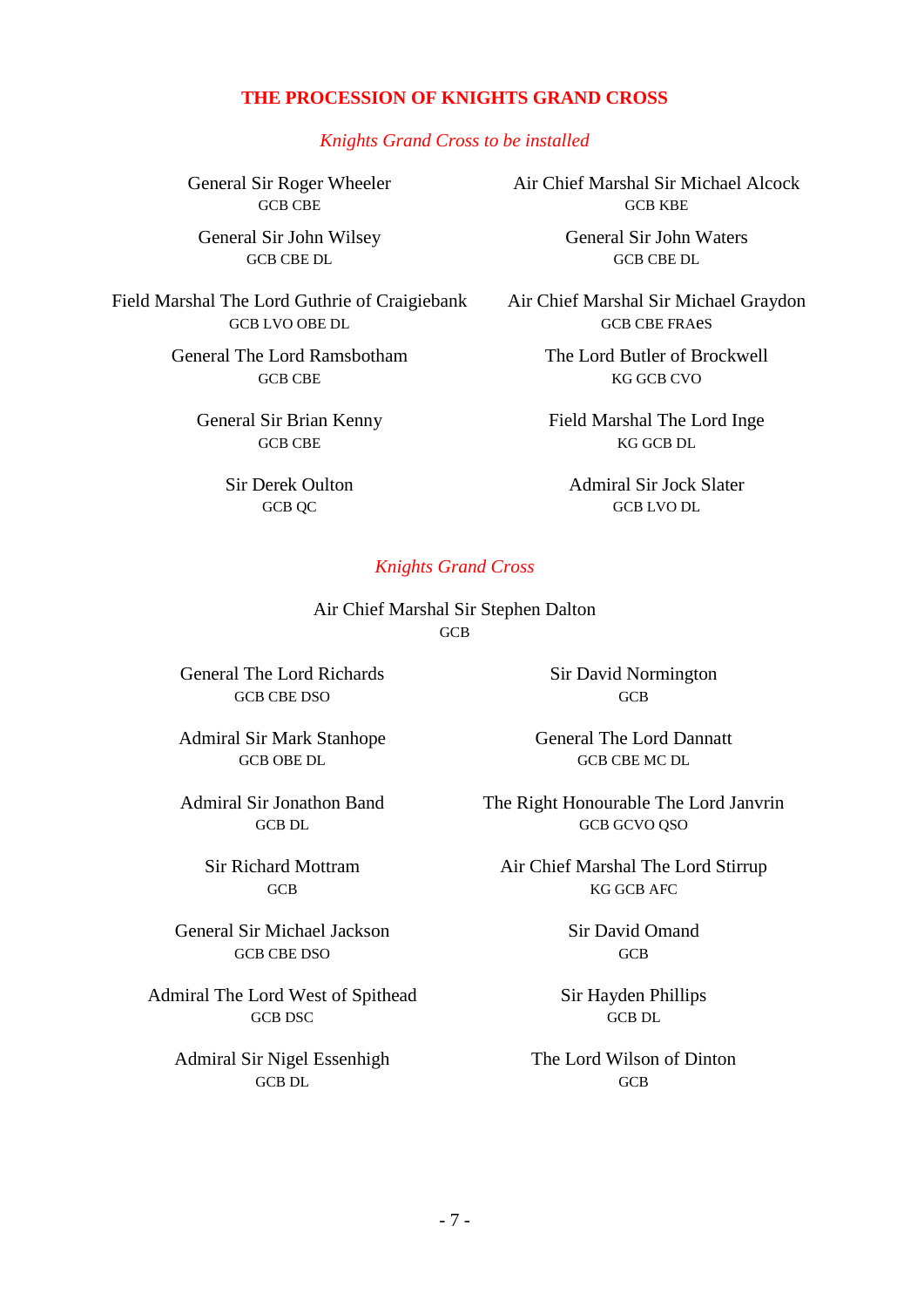Air Chief Marshal Sir Peter Squire GCB DFC AFC DL

The Right Honourable The Lord Fellowes GCB GCVO QSO

Air Chief Marshal Sir Richard Johns GCB KCVO CBE

> Sir Peter Gregson **GCB**

Sir Clifford Boulton **GCB** 

General Sir Jeremy Mackenzie GCB OBE DL

The Right Honourable Sir John Chilcot GCB

> Sir Anthony Battishill **GCB**

> > The Lord Burns **GCB**

Sir Terence Heiser GCB

#### *Knights Grand Cross who have been installed*

Admiral of the Fleet Sir Benjamin Bathurst GCB DL

Air Chief Marshal Sir Patrick Hine GCB GBE

Marshal of the Royal Air Force Sir Peter Harding **GCB** 

> Sir William Fraser GCB

Sir Brian Cubbon **GCB** 

The Lord Armstrong of Ilminster GCB CVO

> General Sir Robert Ford GCB CBE

Field Marshal Sir John Chapple GCB CBE DL

> Sir Kenneth Stowe GCB CVO

Marshal of the Royal Air Force The Lord Craig of Radley GCB OBE

General Sir George Cooper GCB MC DL

Admiral Sir Desmond Cassidi **GCB** 

Air Chief Marshal Sir Douglas Lowe GCB DFC AFC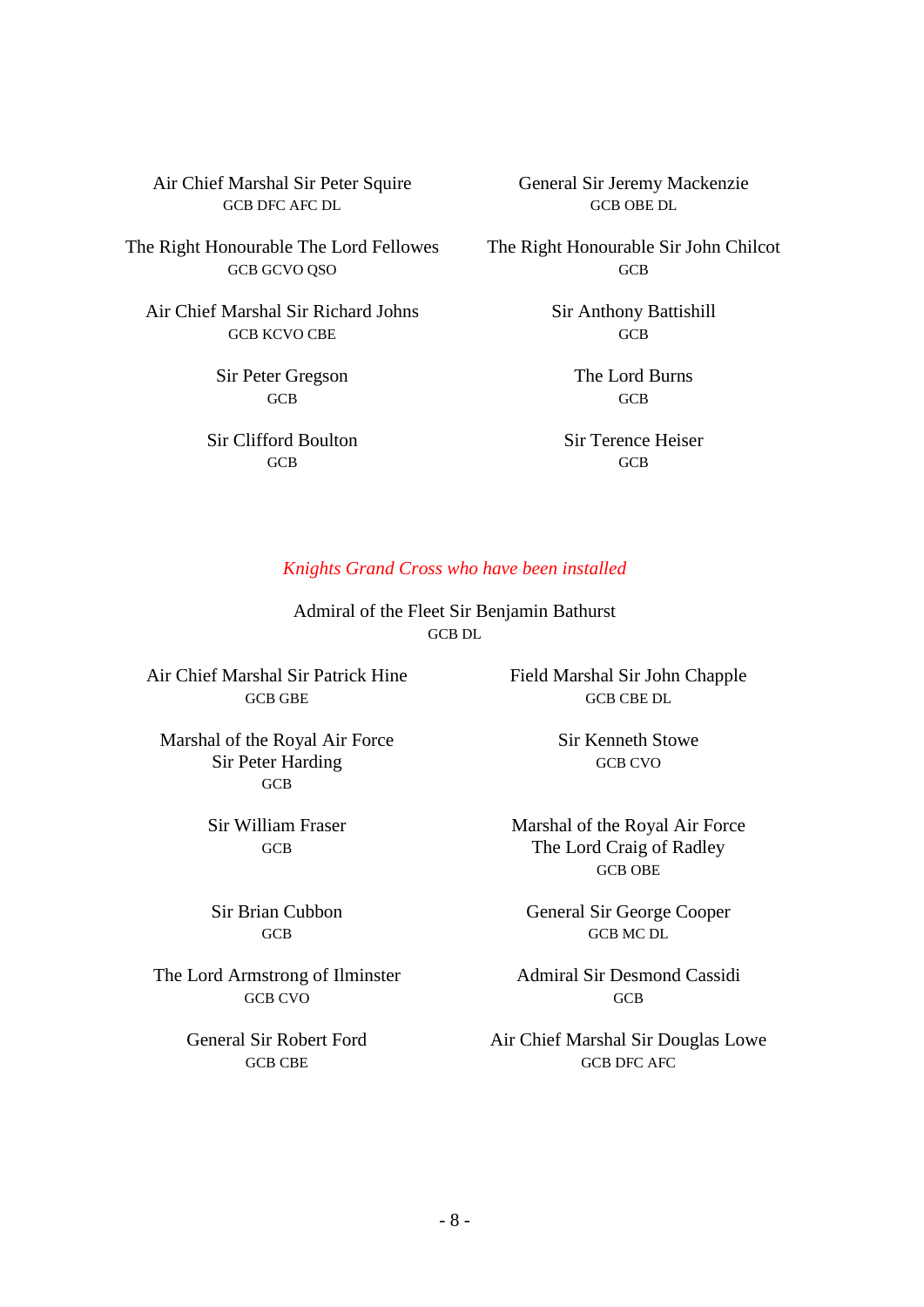#### *The Dean's Verger*

Lieutenant Colonel Alexander Matheson of Matheson, yr LVO *The Deputy Secretary*

Major General Charles Vyvyan CB CBE *The Gentleman Usher of the Scarlet Rod*

> Rear Admiral Iain Henderson CB CBE DL *The Registrar & Secretary*

Thomas Woodcock, Esq CVO DL FSA *The Genealogist*

Admiral The Lord Boyce KG GCB OBE DL *Bath King of Arms*

The Very Reverend Dr John Hall *The Dean, carrying the Oath and the Admonition fairly engrossed upon Vellum*

> His Royal Highness The Prince of Wales KG KT GCB OM AK QSO PC ADC *The Great Master*

#### THE SOVEREIGN

#### Hugo Bertie, Esq *Page of Honour*

The Right Honourable Sir Christopher Geidt KCB KCVO OBE *Private Secretary*

Diana, Lady Farnham DCVO *Lady-in-Waiting*

Major David Bevan, Welsh Guards *Equerry to The Prince of Wales*

Major General Jonathan Hall

Lieutenant Colonel Charles Richards CVO *Equerry*

Major Jeremy Warren *Lieutenant, Gentlemen at Arms*

CB OBE *Standard Bearer, Gentlemen at Arms*

> Brigadier David Innes OBE *Lieutenant, Yeomen of the Guard*

> > *Yeomen of the Guard*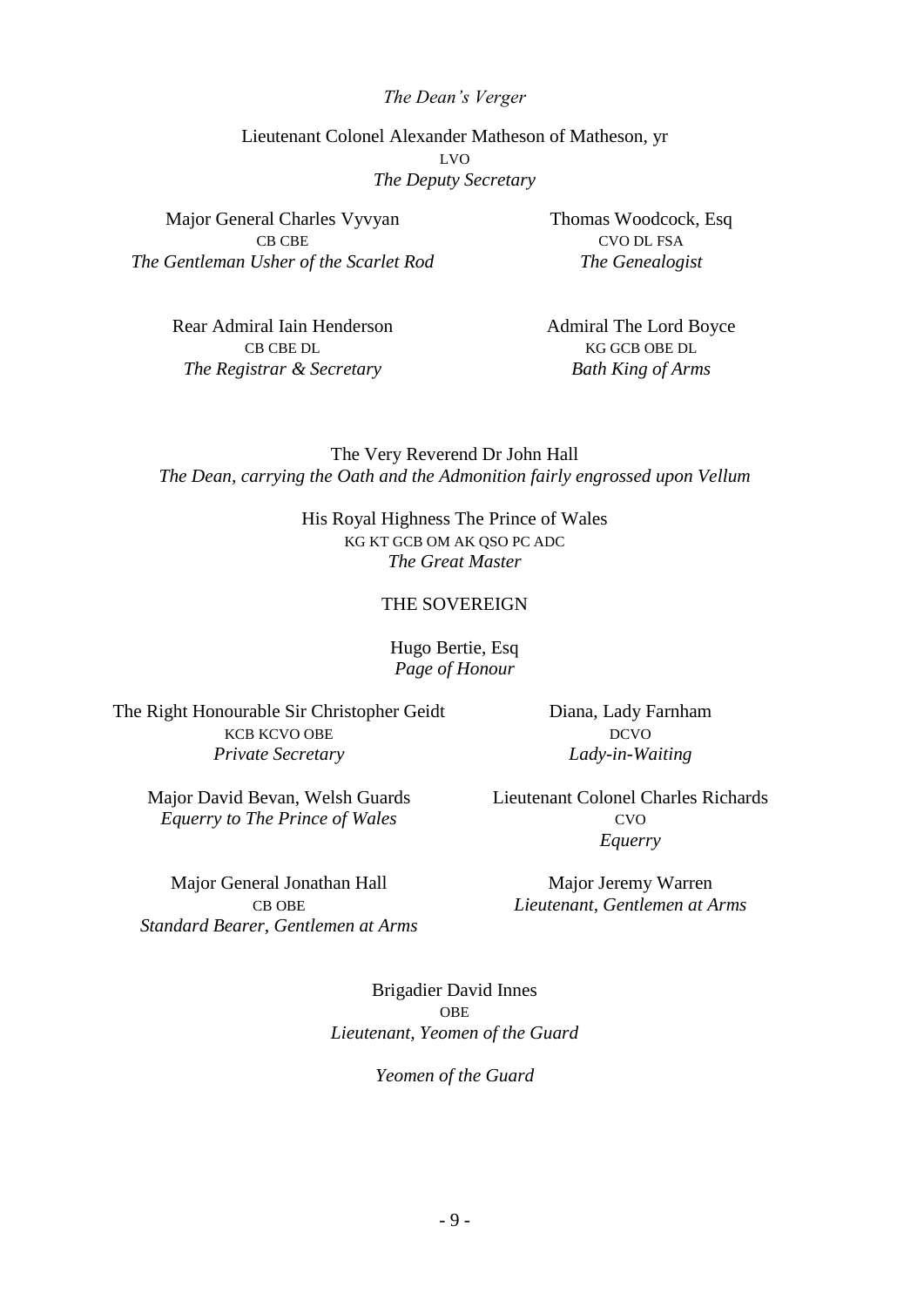*The Sovereign and The Great Master proceed to their stalls.*

*All remain standing. The Choir sings*

### **EXSURGAT DEUS**

ET God arise, and let his enemies be scattered: let them also that hate him flee before him.  $\prod_{\mathbf{p}\in\mathcal{P}}$ 

But let the righteous be glad and rejoice before God: let them also be merry and joyful.

O sing unto God, and sing praises unto his Name: magnify him that rideth upon the heavens, as it were upon an horse; praise him in his name Name JAH, and rejoice before him.

He is a Father of the fatherless, and defendeth the cause of the widows: even God in his holy habitation.

Sing unto God, O ye kingdoms of the earth: O sing praises unto the Lord;

Who sitteth in the heavens over all from the beginning: lo, he doth send out his voice, yea, and that a mighty voice.

Ascribe ye the power to God over Israel: his worship, and strength is in the clouds.

O God, wonderful art thou in thy holy places: even the God of Israel; he will give strength and power unto his people; blessed be God.

Glory be to the Father, and to the Son: and to the Holy Ghost;

As it was in the beginning, is now, and ever shall be: world without end. Amen.

*George J Elvey (1816–93) Psalm 68: 1, 3–5, 32–35*

*All sit. The Dean reads*

#### **PHILIPPIANS 4: 4–8**

EJOICE in the Lord always; and again I say, Rejoice. Let your moderation be known REJOICE in the Lord always; and again I say, Rejoice. Let your moderation be known unto all men. The Lord is at hand. Be careful for nothing; but in every thing by prayer and supplication with thanksgiving let your requests be made known unto God. And the peace of God, which passeth all understanding, shall keep your hearts and minds through Christ Jesus. Finally, brethren, whatsoever things are true, whatsoever things are honest, whatsoever things are just, whatsoever things are pure, whatsoever things are lovely, whatsoever things are of good report; if there be any virtue, and if there be any praise, think on these things.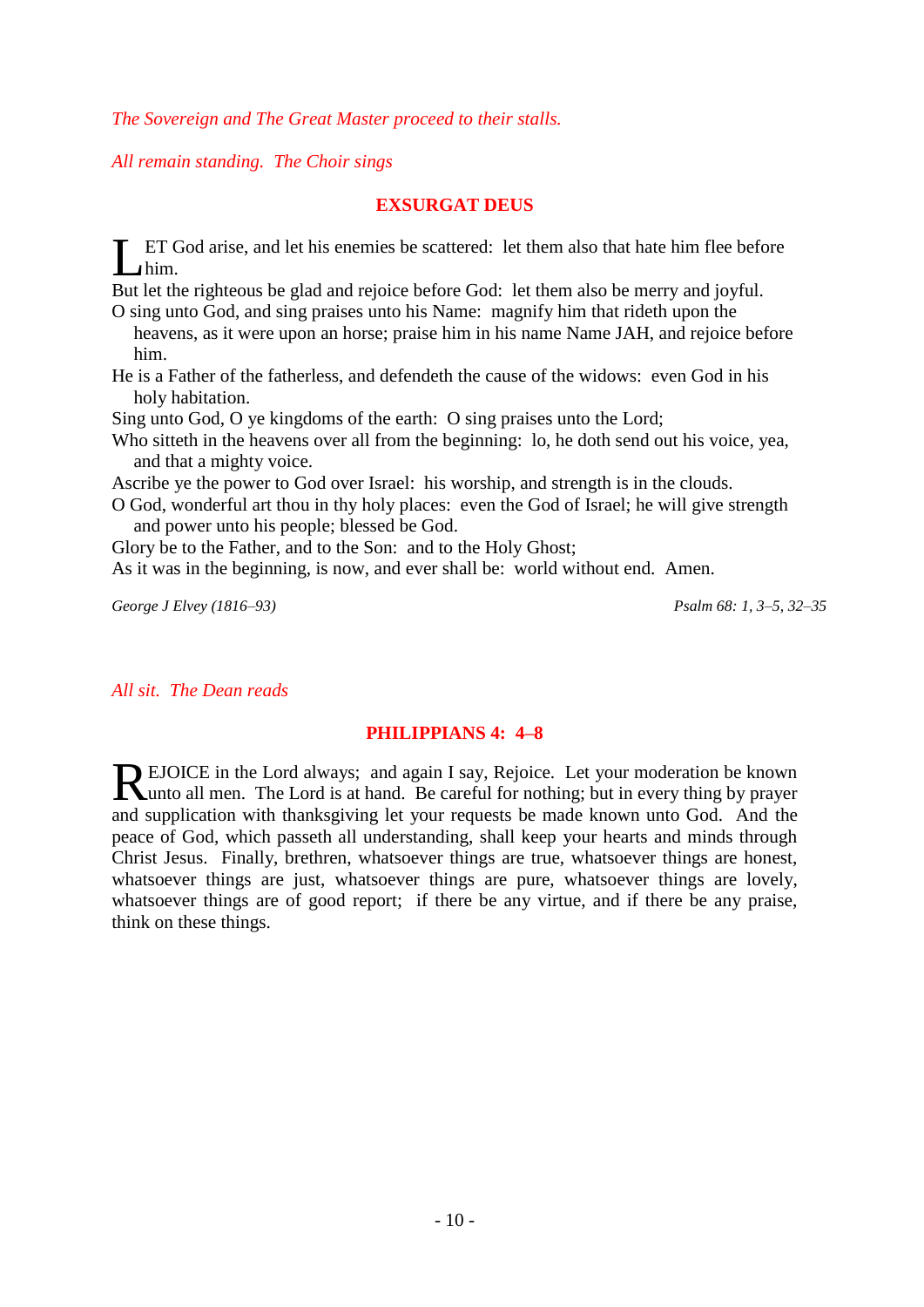#### *The Minor Canon and Choir sing*

#### **THE LESSER LITANY**

*music by Douglas Guest CVO (1916–1996) Organist of Westminster Abbey 1963–1981*

The Lord be with you; and with thy spirit.

Let us pray.

#### *All kneel or sit*

Lord, have mercy upon us. Christ have mercy upon us. Lord have mercy upon us.

Our Father, which art in heaven, hallowed be thy Name. Thy kingdom come. Thy will be done, in earth as it is in heaven. Give us this day our daily bread. And forgive us our trespasses, as we forgive them that trespass against us. And lead us not into temptation; but deliver us from evil. Amen.

> Give the Queen thy judgements, O God: and thy righteousness unto the Queen's son.

Make thou her officers peace, and her exactors righteousness.

Let all her people praise thee, O God: yea, let all her people praise thee.

Who shall ascend into the hill of the Lord? He that hath clean hands, and a pure heart.

Wash our hands in innocency, O Lord: and so let us go to thine altar.

#### *The Minor Canon continues:*

ALMIGHTY and everlasting God, we beseech thee to pour thy blessing upon our **O** ALMIGHTY and everlasting God, we beseech thee to pour thy blessing upon our Sovereign Lady Queen Elizabeth and upon all those who are called to serve her by sea or land or air, at home or abroad. Grant unto the members of this Most Honourable Order of the Bath that they may ever contend valiantly for the faith, succour the defenceless, protect the weak, and, in the maintenance of their Sovereign's right and honour, constantly uphold the cause of equity and justice among all her peoples; through Jesus Christ our Lord. Amen**.**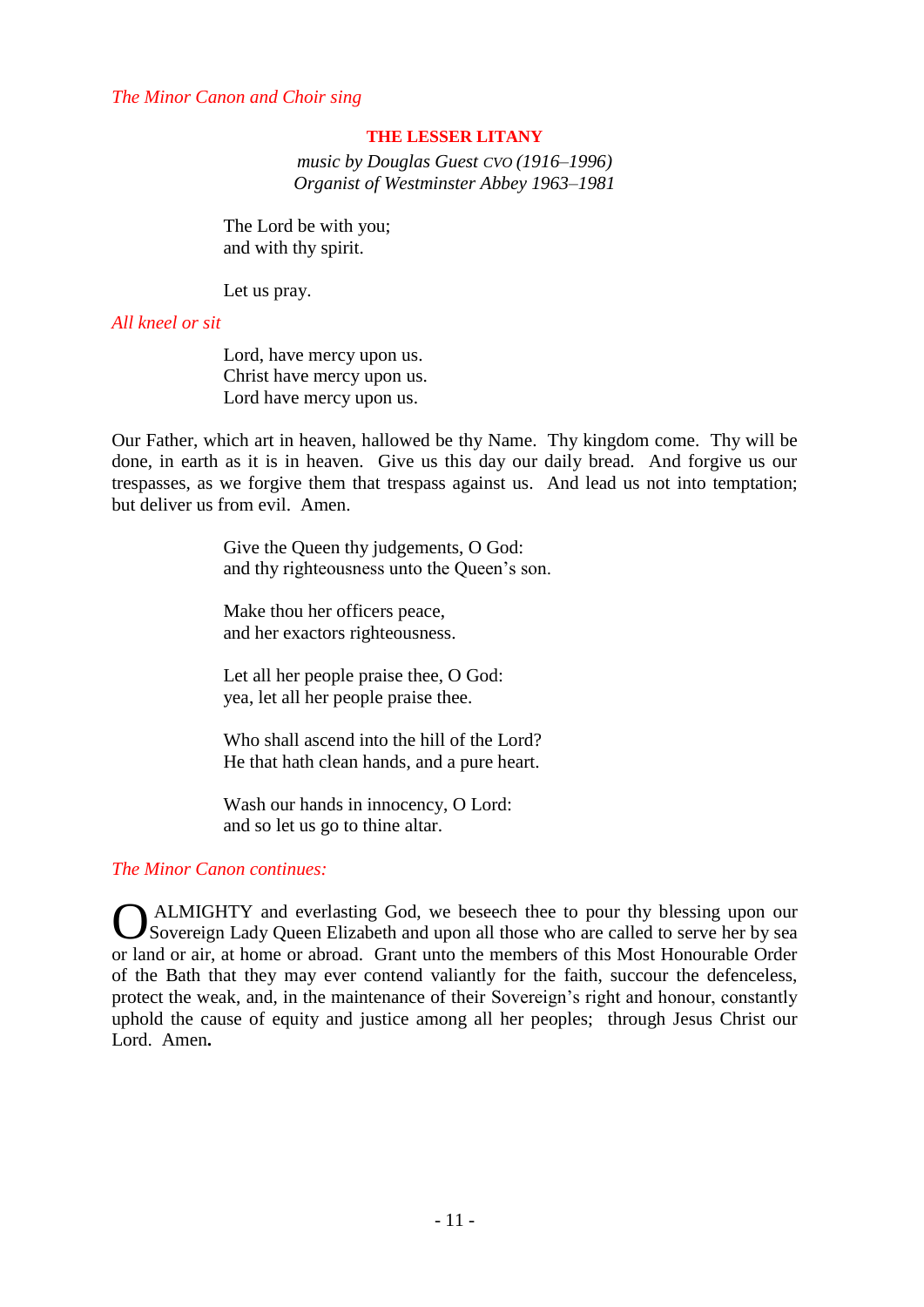WE beseech thee, O Lord our God, to write thy law upon the hearts of thy people that it may bind the nations also in a covenant which cannot be broken; through Jesus it may bind the nations also in a covenant which cannot be broken; through Jesus Christ our Lord. Amen**.**

*All stand as the Minor Canons and the Canons move eastwards to their appointed places through the South Lantern and Ambulatory; the Canons and Minor Canons, on reaching the Chapel of the Order, stand at the West End.*

*The Sovereign, preceded by the Dean and The Great Master, and accompanied by the Knights Grand Cross and the Officers of the Order, leaves the Quire and passes through the South Lantern and Ambulatory. The Procession moves eastwards to the Chapel of the Order.*

*When the Procession has passed behind the High Altar, the Congregation sits.*

*Music during the Procession to the Lady Chapel of King Henry VII:*

Imperial March Op 32 *Sir Edward Elgar Bt OM GCVO (1857–1934)*

*During the Installation Ceremony in the Chapel, the Choir sings:*

CLAP your hands, all ye people: shout unto God with the voice of triumph.  $\mathbf{I}$ triumph.

For the Lord most high is terrible: he is a great King over all the earth.

God is gone up with a shout: the Lord with the sound of a trumpet.

Sing praises to God: sing praises unto our King.

For God is the King of all the earth: sing ye praises every one that hath understanding.

God reigneth over the heathen: God sitteth upon the throne of his holiness. Sing praises unto our King: sing praises.

*Ralph Vaughan Williams OM (1872–1958) Psalm 47: 1–2, 5–8*

SET me as a seal upon thine heart, as a seal upon thine arm: for love is strong as death. Many waters cannot quench love, neither can the floods drown it. Set me  $\Box$  death. Many waters cannot quench love, neither can the floods drown it. Set me as a seal upon thine heart, as a seal upon thine arm: for love is strong as death.

*Sir William Walton OM (1902–83) Song of Solomon 8: 6–7*

IFT up your heads, O ye, gates, and be ye lift up, ye everlasting doors: and the **IFT** up your heads, O ye, gates, and be ye lift up, ye everlasting doors: and the King of Glory? The Lord strong and mighty, the Lord mighty in battle. Lift up your heads, O ye gates, and be ye lift up, ye everlasting doors: and the King of glory shall come in. Who is the King of Glory? The Lord of hosts, he is the King of glory.

*George Frideric Handel (1685–1759) from* Messiah HWV 56

*Psalm 24: 7–10*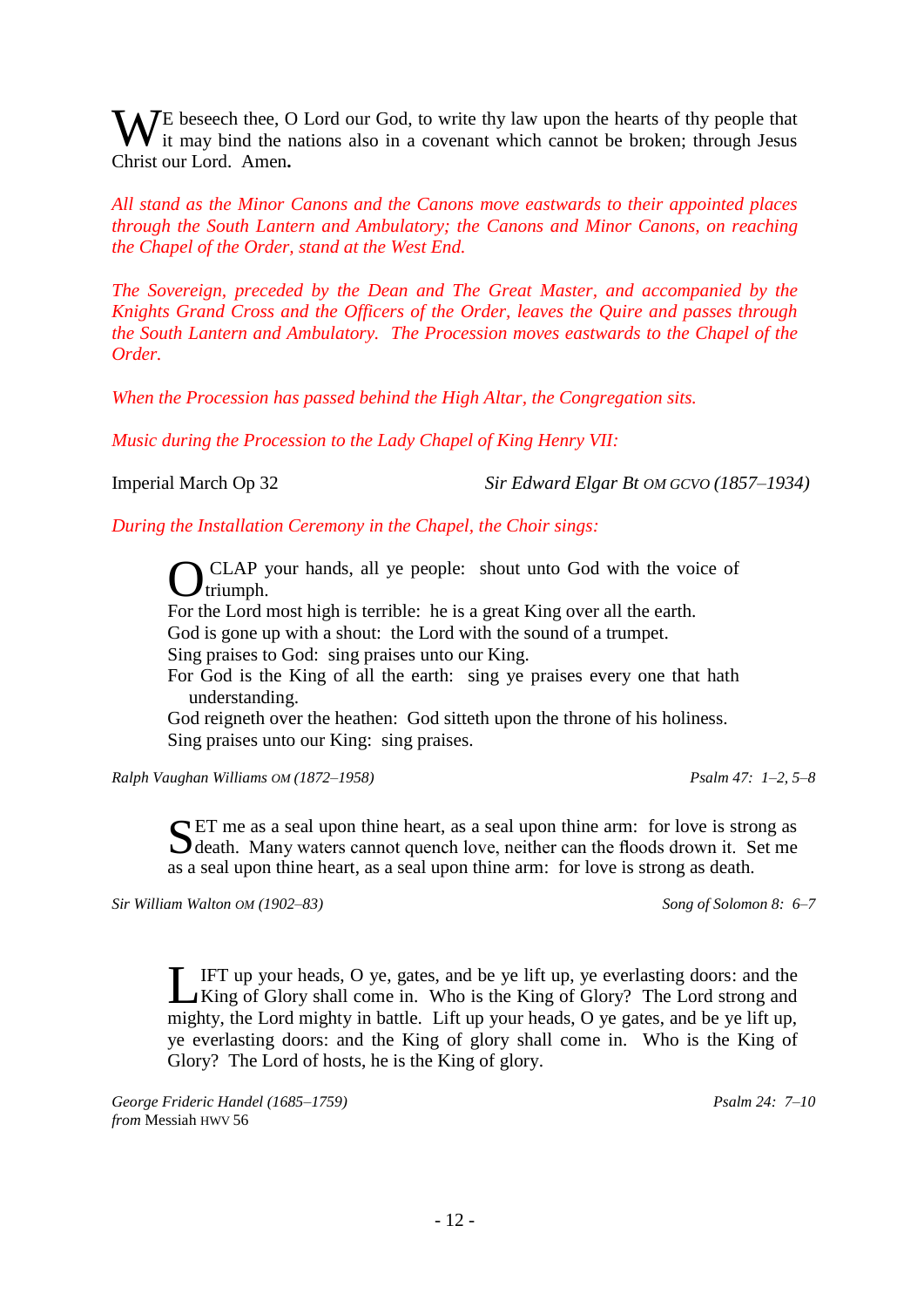#### **THE CEREMONIES**

*The Knights Grand Cross and Officers, on entering the Chapel, move to their appointed places and remain standing.*

*The Great Master, on entering the Chapel, is conducted by Bath King of Arms to his Stall, ascends, and remains standing.* 

*The Sovereign, on entering the Chapel, is conducted by the Dean to her stall, ascends, and sits. When The Sovereign is seated, those in the Chapel sit.*

*All in the Abbey sit.*

*Bath King of Arms then bows to those Knights Grand Cross to be installed, who ascend to their Stalls and remain standing.*

*Bath King of Arms, with the Gentleman Usher of the Scarlet Rod on his right, and followed by the Dean and the Senior Canon holding the Bible, proceeds to the West of the Chapel, where all four bow to The Great Master.*

*The Great Master descends from his Stall and, attended by the Dean, proceeds to the Stall of Admiral Sir Jock Slater, the Leading Knight Grand Cross to be installed. The Great Master delivers the Book of Statutes to the Leading Knight. The Dean administers the Oath to the Knights to be installed, who repeat the words of the Oath simultaneously, the Senior Canon holding the Bible.* 

*The Oath is administered in these words:*

VOU shall honour God above all things; you shall be steadfast in the Faith of Christ; YOU shall honour God above all things; you shall be steadfast in the Faith of Christ;<br>you shall love The Queen, your Sovereign Lady, and her and her right defend to your power; you shall defend maidens, widows and orphans in their rights and shall suffer no extortion as far as you can prevent it; and of as great honour be this Order unto you as ever it was to any of your progenitors, or others.

*The Great Master then performs the Act of Installation by seating the Knights in the Stalls; during which ceremony the Knights concerned bow to The Great Master, and are then seated.*

*All the Knights Grand Cross having been installed, The Great Master, preceded by the Dean and the Gentleman Usher of the Scarlet Rod, returns to his Stall and sits. The Dean and the Gentleman Usher of the Scarlet Rod return to their places at the Altar. Bath King of Arms receives back the Statutes from the Leading Knight. Bath King of Arms then proceeds to the middle of the Chapel and summons to positions near the Altar all the Knights newly installed. The Knights newly installed descend to the middle of the Chapel.*

*The Dean says to those in the Chapel:*

Please stand.

*All in the Chapel stand; those in other parts of the Abbey remain seated.*

*Bath King of Arms and the Gentleman Usher of the Scarlet Rod wait upon The Sovereign, who proceeds to the Altar, kneels, and makes her Offering of gold and silver. Then she returns, attended as before, to her Stall, and sits.*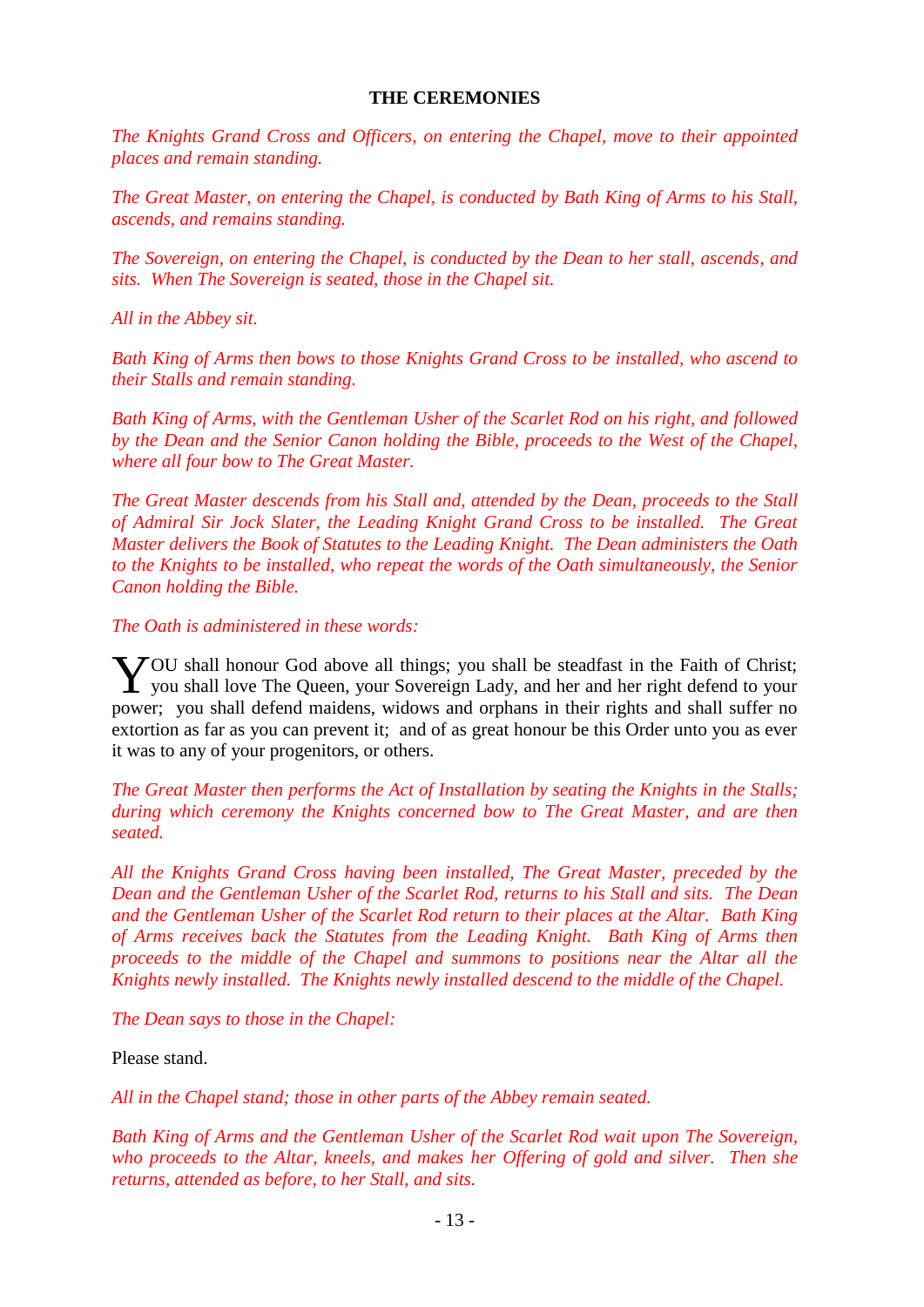*The Registrar & Secretary and the Genealogist wait upon the Leading Knight, who proceeds to the Altar, kneels, and makes his Offering of gold and silver; then, standing and drawing his sword, he offers it to the Dean, who receives it and lays it upon the Altar. He then redeems it of the Dean, who restores it with the Admonition:*

I exhort and admonish you to use your Sword to the Glory of God, the Defence of the Gospel, the maintenance of your Sovereign's Right and Honour, and of all Equity and Justice to the utmost of your Power.

*Each Knight newly installed turns towards the Altar, partially draws his sword, holds it forward, hilt towards the Altar, and then returns it in unison with the Leading Knight.*

*The ceremonies in the Chapel being concluded, the Procession returns to the Quire through the North Ambulatory and Lantern.*

*As the Procession enters the North Lantern, a fanfare is sounded. All stand.*

*The Band of the Irish Guards plays:*

Nimrod *from* 'Enigma' Variations Op 36 *Sir Edward Elgar Bt OM GCVO*

*The Minor Canons and the Canons return to the Sacrarium; the Knights Grand Cross and Officers move to their places in the Quire. The Dean moves to his place in the Sacrarium. The Sovereign and The Great Master move to their Stalls in the Quire.*

*The Congregation remains standing while the Choir sings*

#### **JUBILATE DEO**

OBE JOYFUL in the Lord, all ye lands: serve the Lord with gladness, and come before his presence with a song. before his presence with a song.

- Be ye sure that the Lord he is God: it is he that hath made us and not we ourselves; we are his people, and the sheep of his pasture.
- O go your way into his gates with thanksgiving, and into his courts with praise: be thankful unto him, and speak good of his Name.
- For the Lord is gracious, his mercy is everlasting; and his truth endureth from generation to generation.

Glory be to the Father, and to the Son: and to the Holy Ghost;

As it was in the beginning, is now, and ever shall be: world without end. Amen.

*Sir William Walton OM Psalm 100*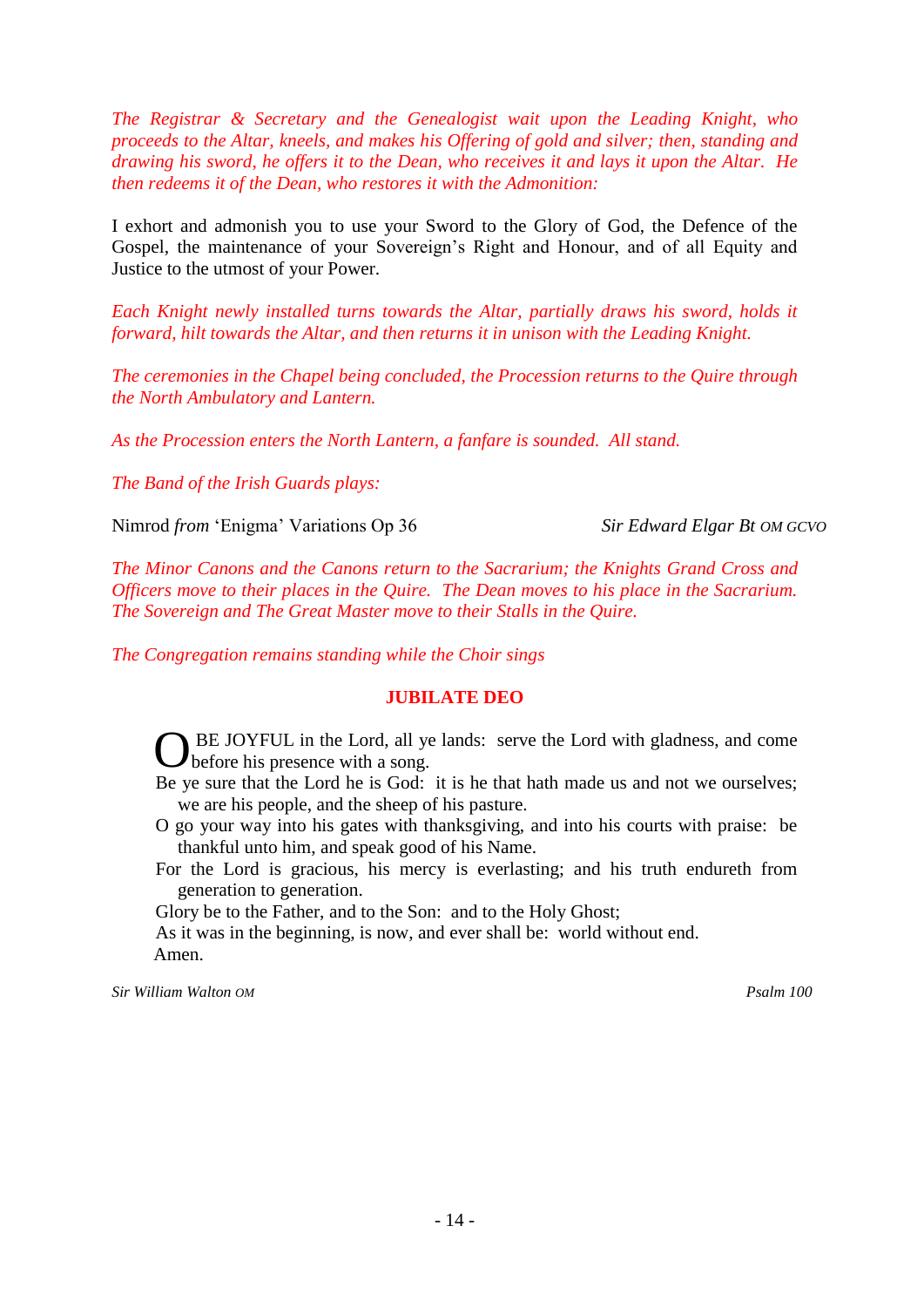### **A GENERAL THANKSGIVING**

**LMIGHTY God, Father of all mercies, we thine unworthy servants do give thee most humble and hearty thanks for all thy goodness and loving-kindness to us and to all men; We bless thee for our creation, preservation, and all the blessings of this life; but above all for thine inestimable love in the redemption of the world by our Lord Jesus Christ; for the means of grace, and for the hope of glory. And, we beseech thee, give us that due sense of all thy mercies, that our hearts may be unfeignedly thankful, and that we shew forth thy praise, not only with our lips, but in our lives, by giving up ourselves to thy service, and by walking before thee in holiness and righteousness all our days; through Jesus Christ our Lord, to whom with thee and the Holy Ghost be all honour and glory, world without end. Amen.** A

#### *The Dean says:*

ET us give thanks to almighty God for many years of distinguished service to Crown **Let us give thanks to almighty God for many years of distinguished ser** Land Commonwealth rendered by the Most Honourable Order of the Bath.

### *Silence is kept.*

Lord, hear our prayer:

### **and let our cry come unto thee.**

LMIGHTY and everlasting God, who by thy holy Apostle has taught us to make **ALMIGHTY** and everlasting God, who by thy holy Apostle has taught us to make prayers and supplications, and to give thanks, for all men: We bless thy holy name for all thy servants departed this life in thy faith and fear, who being members of this Most Honourable Order of the Bath have left to us the fair pattern of valiant and true Knighthood. We beseech thee to give us grace so to follow their good examples, that with them we may be partakers of thy heavenly kingdom; and to grant unto them, with all the faithful, peace, light and life eternal. Grant this, O Father, for Jesus Christ's sake, our only Mediator and Advocate. **Amen***.*

AY the merciful Lord grant unto them, with all the faithful, peace, light and life  $M^{\text{AY}}$  the merciful L everlasting. Amen.

Lord God, when thou givest to thy servants to endeavour any great matter, grant us O also to know that it is not the beginning, but the continuing of the same, until it be thoroughly finished, which yieldeth the true glory; through him who for the finishing of thy work laid down his life, Jesus Christ our Lord. **Amen.**

*Sir Francis Drake (c 1540–1596)*

OD save our Gracious Sovereign, and all the Brotherhood of the Most Honourable **COD** save our Gracious Source of the Bath. Amen.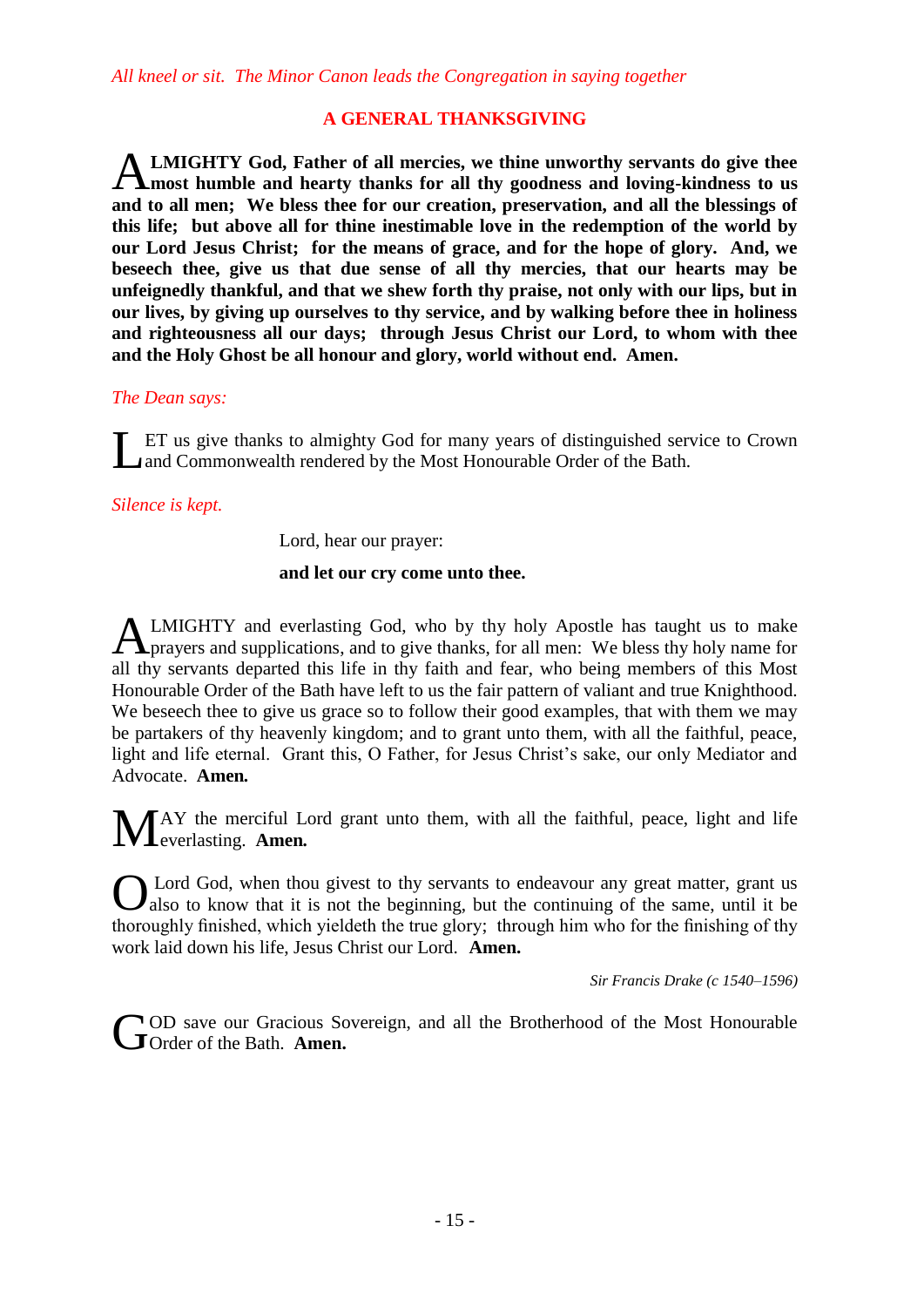*All stand.*

*The Dean pronounces*

#### **THE BLESSING**

OD grant to the living grace, to the departed rest, to the Church, the Queen, the COD grant to the living grace, to the departed rest, to the Church, the Queen, the Commonwealth, and all mankind, peace and concord, and to us sinners life everlasting: and the blessing of God almighty**,** the Father, the Son, and the Holy Spirit, be among you and remain with you always. **Amen.**

*A fanfare is sounded.*

*All sing*

#### **THE NATIONAL ANTHEM**

OD save our gracious Queen, **C**OD save our gracious Que<br>long live our noble Queen, God save The Queen. Send her victorious, happy, and glorious, long to reign over us: God save The Queen.

Thy choicest gifts in store on her be pleased to pour, long may she reign. May she defend our laws, and ever give us cause to sing with heart and voice: God save The Queen

*All sing*

#### **THE HYMN**

*during which the Collegiate Procession, followed by the Procession of the Order, moves through the North Lantern, the North Quire and Nave Aisles to the west end of the Abbey. The Knights Grand Cross continue through the South Nave and Quire Aisles to the East Cloister Door.*

> FOR all the Saints who from their labours rest,<br>who thee by faith before the world confess'd, who thee by faith before the world confess'd, thy name, O Jesu, be for ever blest.

> > Alleluia!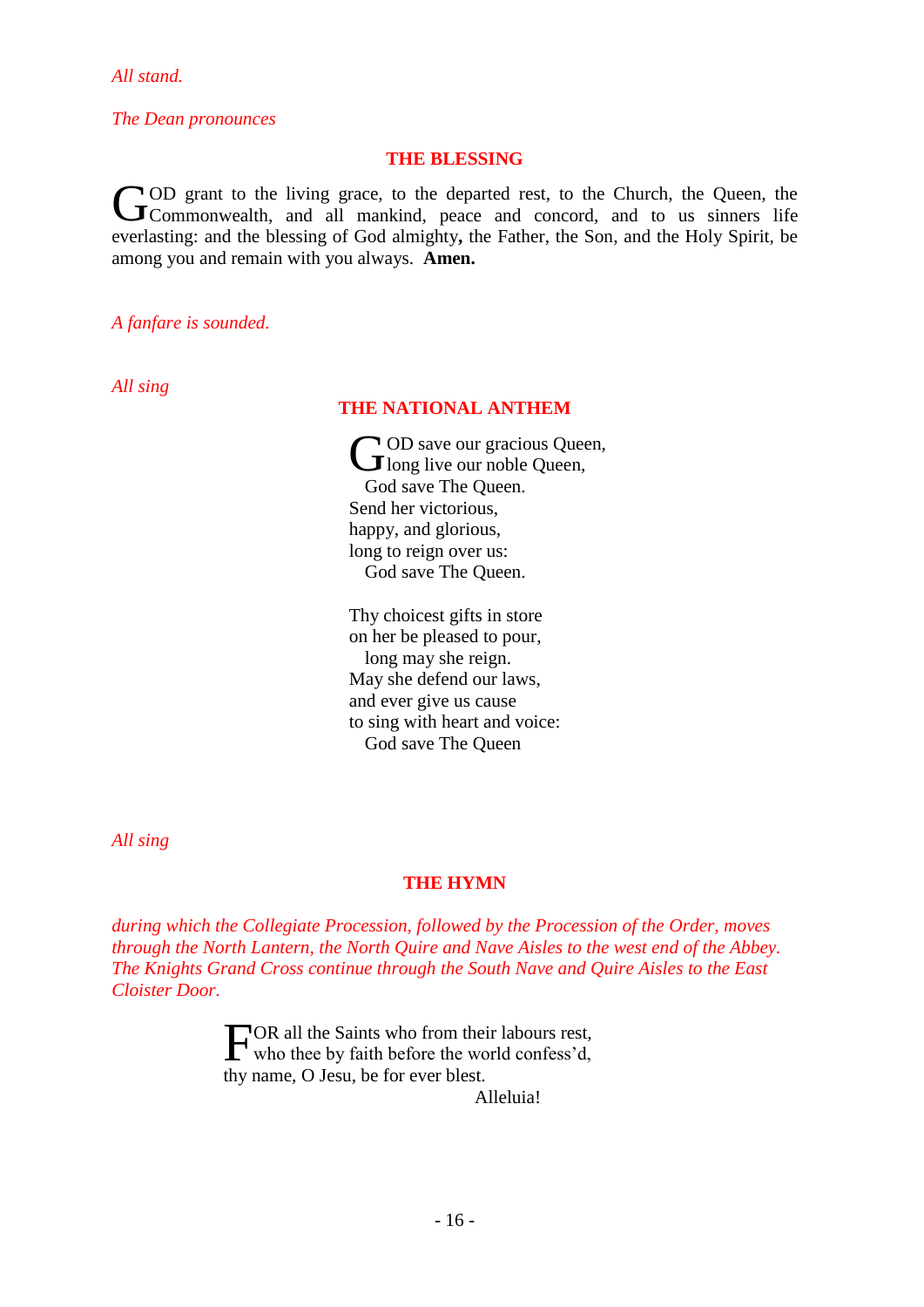|                           | Thou wast their Rock, their Fortress, and their Might;<br>thou, Lord, their captain in the well-fought fight;<br>thou in the darkness drear their one true Light.<br>Alleluia! |                                 |
|---------------------------|--------------------------------------------------------------------------------------------------------------------------------------------------------------------------------|---------------------------------|
|                           | O may thy soldiers, faithful, true and bold,<br>fight as the saints who nobly fought of old,<br>and win, with them, the victor's crown of gold.<br>Alleluia!                   |                                 |
| Choir only                | O blest communion, fellowship divine!<br>We feebly struggle, they in glory shine;<br>yet all are one in thee, for all are thine.<br>Alleluia!                                  |                                 |
| All                       | And when the strife is fierce, the warfare long,<br>steals on the ear the distant triumph-song,<br>and hearts are brave again, and arms are strong.<br>Alleluia!               |                                 |
|                           | The golden evening brightens in the west,<br>soon, soon to faithful warriors comes their rest:<br>sweet is the calm of Paradise the blest.<br>Alleluia!                        |                                 |
|                           | But lo! there breaks a yet more glorious day;<br>the Saints triumphant rise in bright array:<br>the King of glory passes on his way.<br>Alleluia!                              |                                 |
|                           | From earth's wide bounds, from ocean's farthest coast,<br>through gates of pearl streams in the countless host,<br>singing to Father, Son, and Holy Ghost.<br>Alleluia!        |                                 |
| Ralph Vaughan Williams OM |                                                                                                                                                                                | William Walsham How (1823-1897) |

# *After the service, the Band of the Irish Guards plays:*

Royal Standard *Alfred Young (1900–1975)*

Crown Imperial *Sir William Walton OM*

Pomp and Circumstance March No 4 *Sir Edward Elgar Bt OM GCVO* 

*The Bells of the Abbey Church are rung.*

## *MEMBERS OF THE CONGREGATION ARE REQUESTED TO REMAIN IN THEIR SEATS UNTIL DIRECTED TO MOVE BY THE STEWARDS.*